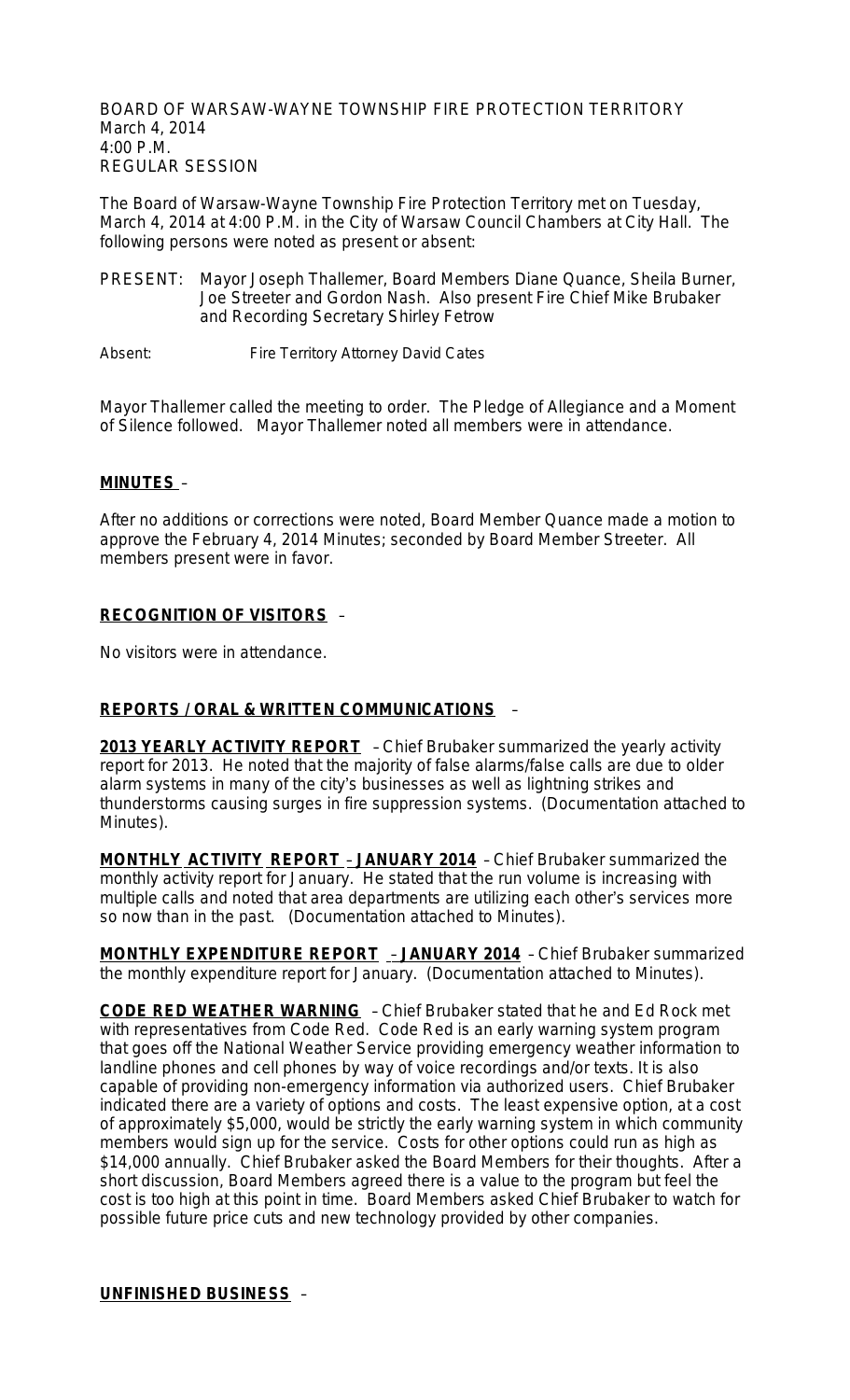**STATION 3** – Chief Brubaker indicated he recently met with City Engineer James Emans and representatives from the engineering/architectural firm, Martin Riley, regarding the storm water runoff and dirt work for Station 3. James Emans recommended that a third-party engineering company oversee the dirt work giving their stamp of approval prior to building construction. In addition to overseeing the dirt work, Martin Riley will also provide a project cost analysis. Once prepared, the information will be forwarded to H. J. Umbaugh & Associates for budget projections and financial guidance. After all of the information is compiled, Chief Brubaker will be in a position to present a feasibility study to the Fire Territory Board for future budget plans.

Chief Brubaker also indicated that Martin Riley suggested looking into the possibility of applying for a Community Development Block Grant or Rural Development Grant. Since Station 3 is a rural fire station it may qualify for funding. Mayor Thallemer recommended to Chief Brubaker he meet with Pam Kennedy from the Housing Authority and Ryan Shrack from OCRA for further information on Block Grants.

## **NEW BUSINESS** –

**SANDS OFFICE EQUIPMENT AGREEMENT** - Chief Brubaker presented the annual maintenance agreement for the copier/printer/fax machine at Station #2. He indicated that the annual cost increased \$286.00 due to a slight increase in the cost to operate the equipment and an increase in print volume. Mayor Thallemer entertained a motion to approve. Board Member Streeter made a motion to approve; seconded by Board Member Nash. All members present were in favor. (Documentation attached to Minutes).

**EMS TRAINING/EQUIPMENT GRANT** - Chief Brubaker walked in an EMS Training/Equipment Grant application for approval to apply. He indicated the grant has an agency cap of \$2,500 per provider with no agency match of monies. With this grant the department would be able to purchase an Advanced Venipuncture and Injection Arm and Deluxe Difficult Airway Trainer at a cost of \$2,997.00. Chief Brubaker stated the budget supports the dollar amount not covered by the grant. Board Member Quance made a motion to proceed with the grant application; seconded by Board Member Burner. No further discussion. All members present were in favor. (Documentation attached to Minutes).

**2014 SKILLS BOOK AND MASTER COPY** – Chief Brubaker presented for informational purposes the 2014 Skills Book and Master Copy NFPA 1410 Drills and Apparatus Tests. The skills book will be provided to each member of the department to track and record training throughout the year. Copies are available at the fire station for Board Members upon their request.

## **TRAVEL REQUESTS** –

**1. Dive Rescue International Current Diving and Floods & Moving Water** – Chief Brubaker noted that the department was approved in December to host the two dive classes. Travel requests are now being submitted for dive team members to attend the classes. Chief Brubaker indicated that, as the host department, for every 15 paid registrations the department receives 5 free spots which will be divided between the fire department and police department.

**2. Fire Inspectors Assoc. District Meeting** – Joe Fretz attended this meeting on February 6<sup>th</sup>.

3. Fire Instructor In-Service - Members attended this class on February 22<sup>nd</sup>.

4. Ventilation, Flow Paths & Suppression Tactics - Classes will take place March 7<sup>th</sup> and March 8<sup>th</sup> which will use data and videos from experiments to demonstrate fire behavior and means to reduce hazards.

**5. Sprinkler Inspection, Maintenance & Testing** – Joe Fretz will attend this class on April 16<sup>th</sup>.

Mayor Thallemer entertained a motion to approve the travel requests. Board Member Nash made a motion to approve; seconded by Board Member Streeter. No further discussion. All members present were in favor. (Documentation attached to Minutes).